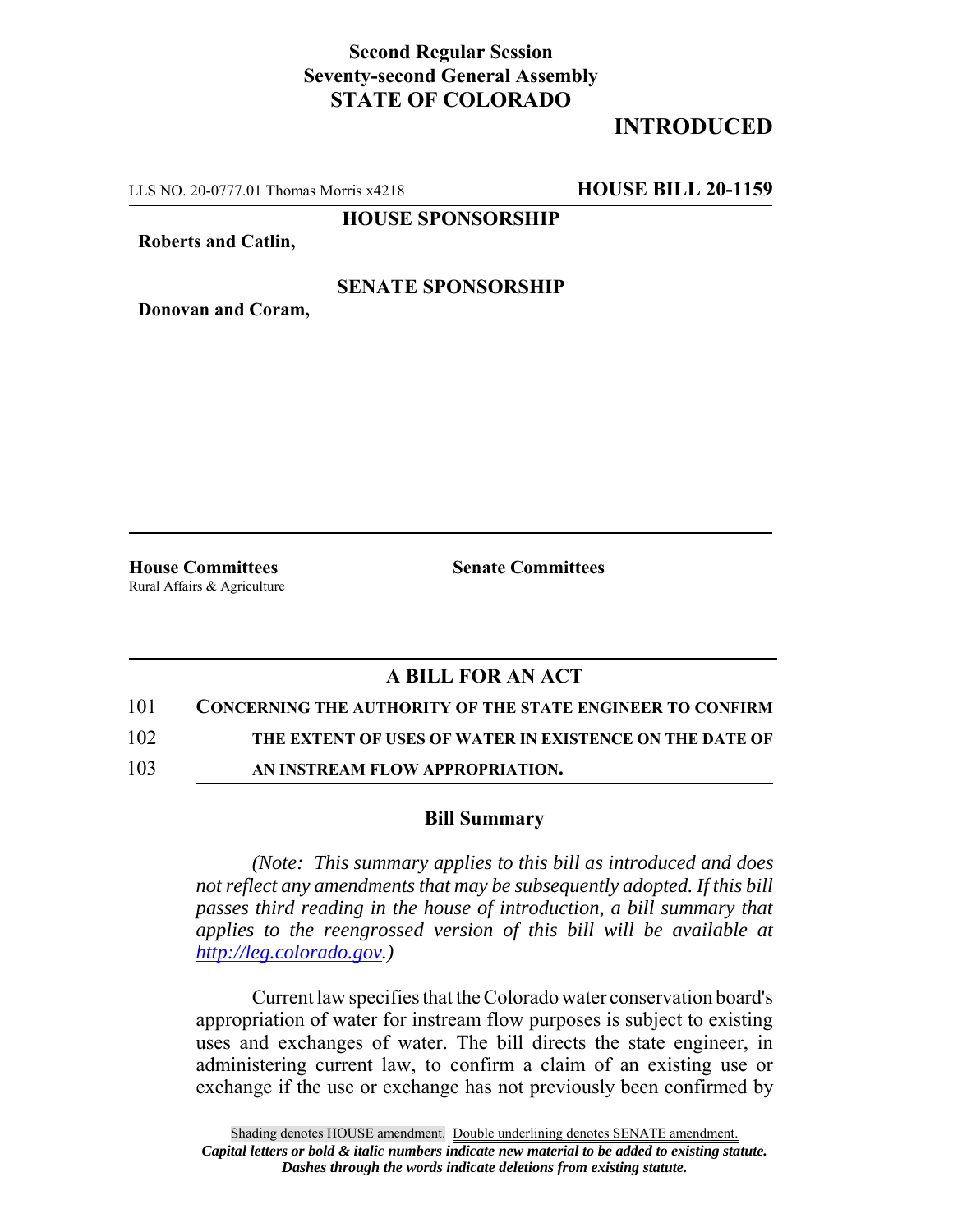court order or decree. The person making the claim may also seek confirmation by the water judge.

 *Be it enacted by the General Assembly of the State of Colorado:* **SECTION 1.** In Colorado Revised Statutes, 37-92-502, **add**  $3 \quad (2)(c)$  as follows: **37-92-502. Orders as to waste, diversions, or distribution of water.** (2) (c) UPON A CLAIM MADE TO THE STATE ENGINEER FOR ADMINISTRATION PURSUANT TO SECTION 37-92-102 (3)(b), THE STATE ENGINEER SHALL CONFIRM THE EXTENT OF THE CLAIMED UNADJUDICATED USE OR EXCHANGE OF WATER BEING MADE PURSUANT TO APPROPRIATION OR PRACTICES IN EXISTENCE ON THE DATE OF APPROPRIATION OF AN INSTREAM FLOW WATER RIGHT. THE STATE ENGINEER'S CONFIRMATION IS 11 REVIEWABLE BY THE WATER COURT ON A DE NOVO BASIS. NOTHING IN THIS 12 SUBSECTION (2)(c) REQUIRES OR PROHIBITS A WATER USER FROM SEEKING WATER COURT CONFIRMATION OR ADJUDICATION OF THE PREEXISTING USES OR EXCHANGES. **SECTION 2. Act subject to petition - effective date - applicability.** (1) This act takes effect at 12:01 a.m. on the day following the expiration of the ninety-day period after final adjournment of the general assembly (August 5, 2020, if adjournment sine die is on May 6,

 2020); except that, if a referendum petition is filed pursuant to section 1 (3) of article V of the state constitution against this act or an item, section, or part of this act within such period, then the act, item, section, or part will not take effect unless approved by the people at the general election to be held in November 2020 and, in such case, will take effect on the date of the official declaration of the vote thereon by the governor.

(2) This act applies to claims for administration made pursuant to